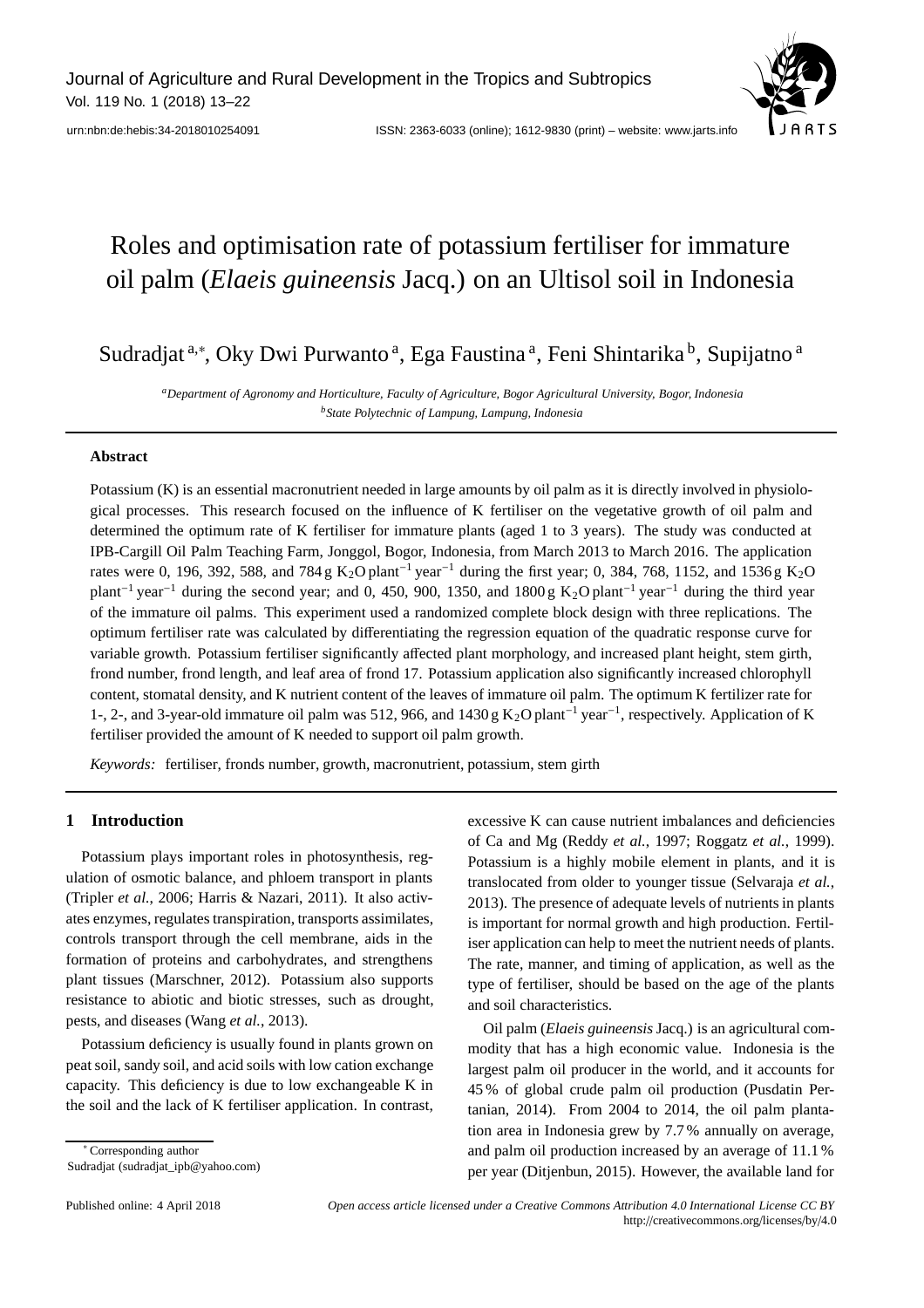the cultivation of oil palm generally has low fertility levels. These lands need to be restored through the application of appropriate technical cultivation (intensification of land use) to enable plant growth.

However, fertilisation of oil palm is expensive, and it accounts for about 30 % of the production costs and 60 % of the maintenance costs. Therefore, appropriate recommendations for fertiliser application are needed to keep the cost of fertiliser to a minimum, while providing the maximum benefit (Sugiyono *et al.*, 2005). Optimising the rate of fertilisation is intended to ensure that enough fertiliser is applied to meet crop needs, while limiting the amount of residues. The basic theory for determining the optimum rate relies on a quadratic function. This function can help determine the state of nutrients in deficient, replete, and toxic conditions (Corley & Tinker, 2003; Webb, 2009). The Indonesian Oil Palm Research Institute has formulated a general standard fertilisation rate for oil palm (Sutarta *et al.*, 2007). However, this standard rate is not appropriate for ensuring maximum productivity at each location or for every soil type. Today, Indonesia has more than 11.9 million ha of oil palm plantations grown on various soil types, including Ultisols, Andisols, Entisols, Vertisols, Inceptisols, Spodosols, and Oxisols. Ultisols are classified as marginal soils, especially in tropical regions, and these soils have a low pH ( $pH < 5.5$ ). low cation exchange capacity, low base saturation, and deep profiles (high leaching losses). As Ultisols are mostly found in high rainfall areas with more than 200 mm month  $^{-1}$ , high leaching losses and erosion occur. Marginal soils need special techniques or best management practices to reach maximum productivity (Paramananthan, 2013). Therefore, appropriate fertilisation rates for specific locations need to be identified so that oil palm can grow and reach maximum production, thus improving the potential of existing land. Efforts to increase the productivity of oil palm should be done as early as possible, ideally when the plants are still immature so that potential production will be high when the plants reach maturity. Therefore, the effects of K fertiliser on a marginal soil, Ultisol, were studied to identify the optimum fertiliser rate for immature oil palms during their first 3 years of development.

# **2 Materials and methods**

Research was conducted at IPB-Cargill Oil Palm Teaching Farm, Jonggol, Bogor, Indonesia, on an Ultisol at an altitude of ca. 113 m asl. Analysis of fertiliser, soil, leaf tissue, and frond tissue was carried out at the Laboratory of Chemistry and Soil Fertility, Department of Soil Science and Land Resources, Bogor Agricultural University. The study was conducted from March 2013 to March 2016 (year  $1-3$ ).

Plant materials used in this study were immature oil palms aged 1 month of the Tenera type, Dami Mas variety. These palms were planted at a density of 136 plants hectare<sup>-1</sup> with a spacing of  $9.2 \text{ m} \times 9.2 \text{ m} \times 9.2 \text{ m}$ ; the planting system was an equilateral triangle. Holes of  $60 \text{ cm} \times 60 \text{ cm} \times 60 \text{ cm}$  were dug before planting, and basic fertiliser was added to each hole at the following amounts: 60 kg of manure, 500 g of rock phosphate, and 500 g of dolomite. This experiment used a randomized complete block design with one factor: five levels of K fertiliser. Each treatment consisted of five plants, and was repeated thriceleading to a total of 75 plants.

Fertiliser was broadcast spread in a circle around the oil palm twice a year, once at the beginning and once at the end of the rainy season. Fertiliser application in the first year was performed at 4 and 9 months after planting (MAP), in the second year at 14 and 20 MAP, and in the third year at 25 and 32 MAP. Each application was one half of the yearly fertiliser rate. In addition to the K fertiliser treatments (Table 1), each oil palm received standard fertiliser with nitrogen (N) and phosphorus (P) at 250 g N and 255 g P<sub>2</sub>O<sub>5</sub> plant<sup>-1</sup> year<sup>-1</sup> in the first year; 630 g N and 450 g P<sub>2</sub>O<sub>5</sub> plant<sup>-1</sup> year<sup>-1</sup> in the second year, and 960 g N and 720 g P<sub>2</sub>O<sub>5</sub> plant<sup>-1</sup> year<sup>-1</sup> in the third year of the experiment.

**Table 1:** *K fertiliser treatments on immature oil palm plants during the 3 years of the experiment (n* = 15 *per treatment).*

| K rate            | <i>Rate of fertilizers</i> (g $K_2O$ plant <sup>-1</sup> year <sup>-1</sup> ) |             |            |  |  |
|-------------------|-------------------------------------------------------------------------------|-------------|------------|--|--|
|                   | First year                                                                    | Second year | Third year |  |  |
| Level 0 (control) | $\theta$                                                                      | $\theta$    | 0          |  |  |
| Level 1           | 196                                                                           | 384         | 450        |  |  |
| Level 2           | 392                                                                           | 768         | 900        |  |  |
| Level 3           | 588                                                                           | 1152        | 1350       |  |  |
| Level 4           | 784                                                                           | 1536        | 1800       |  |  |

Plant morphological responses were evaluated based on the variables plant height, stem girth, frond number, frond length, and leaf area. Plant height was measured from the base of the stem to the youngest unfolded leaf and stem girth was determined at approximately 20 cm above the ground. The number of fronds that were still fresh and the leaflets of fronds that had completely opened were counted. The youngest leaf that was completely open was designated as the first leaf following Legros *et al.* (2009).

Frond lengths were measured from the frond base that was attached to the stem to the tip of fronds 9 (first-year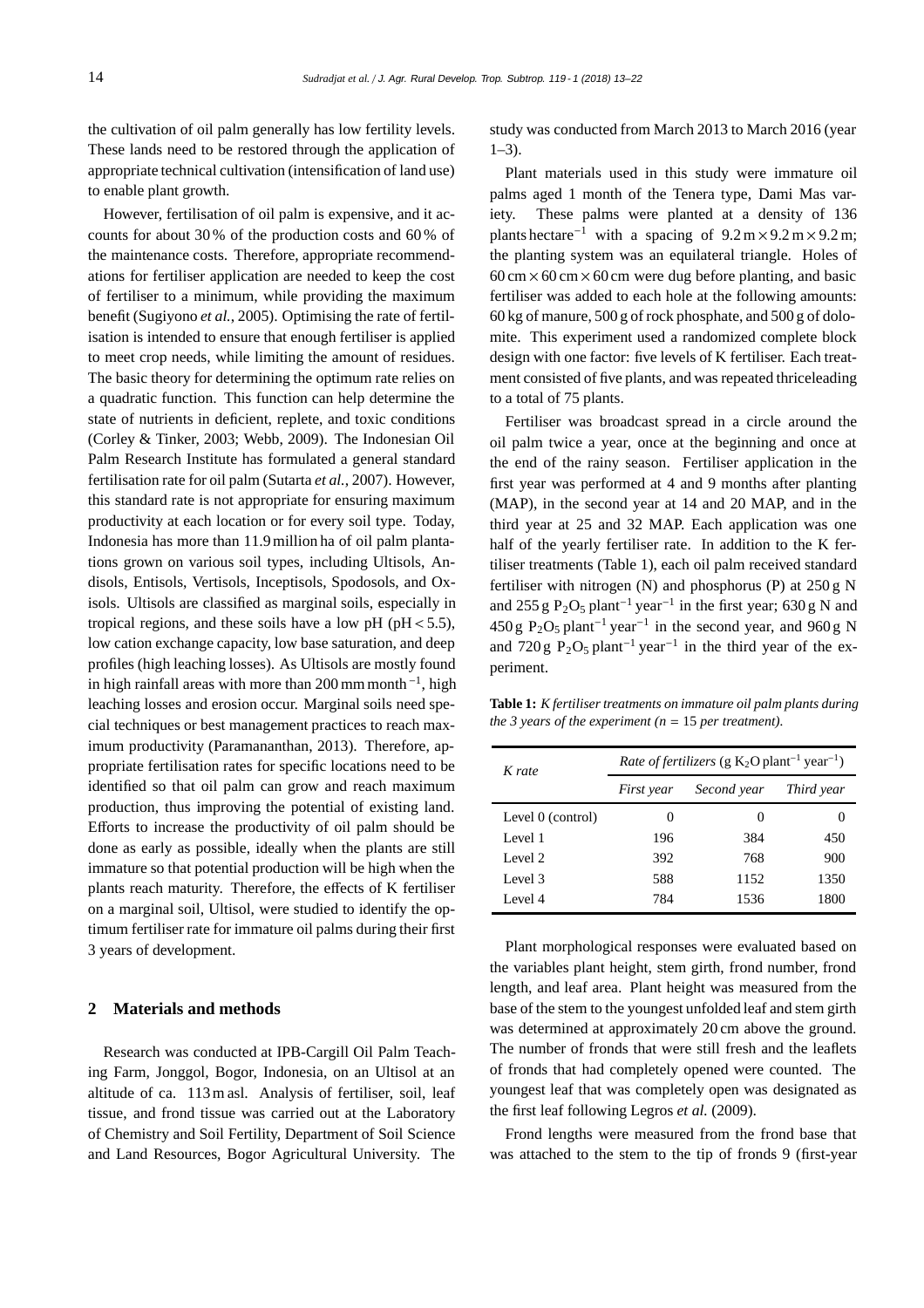immature oil palm) and fronds 17 (second-year and thirdyear immature oil palm). Leaf area measurements were made at the leaf midrib of frond 9 (first-year immature oil palm) and frond 17 (second-year and third-year immature oil palm). Leaf area was calculated using the following formula: leaf area =  $((\sum_{i=1}^{2} l_i \times w_i)/2) \times 2n \times k$ , where  $l_i$ was the length of leaflets (m), *wi* was the width of the leaflets (m), *n* was the number of leaflets left or right, and *k* was a constant (0.57 for immature oil palm) (Hardon *et al.*, 1969; Sutarta *et al.*, 2007).

Evaluations of physiological plant response were based on the variables chlorophyll content, stomatal density, and K nutrient content in the leaves. Analysis of chlorophyll content and nutrient content of K in the leaves was done on leaf samples of frond 9 in first-year immature oil palm and leaf samples of frond 17 in second-year and third-year immature oil palm (Chapman & Gray, 1949; Ochs & Olivin, 1977; von Uexkull & Fairhurst, 1991). Stomatal density was determined by applying cellulose acetate to the lower surface of the cut leaves and leaving it to dry; then these leaves were affixed with transparent insulation and placed on object glass. Stomata were observed using a microscope with a magnification of  $10 \times 40$ .

Study of K dynamics is essential because K is mobile in soil. The measurement of K dynamics in the soil was carried out at three soil-layer depths (0–20, 20–40, and 40–60 cm) within the radius of fertiliser application around each oil palm at 12 MAP (first year), 24 MAP (second year), and 36 MAP (third year). These measurements were done for the level 3 K rate only (Table 1), as this was assumed to be the optimum rate.

Nutrient balance calculation was done using the following method:

(1) *Potassium source*

K total in the soil before fertilisation  $(g)$  =

K content in the soil  $(\%) \times$  soil dry weight.

K in fertiliser  $(g)$  =

K content in the fertiliser  $(\%) \times$  the amount of fertiliser applied.

#### (2) *K Recovered*

K in the soil one year after fertiliser application  $(g)$  = K content in the soil after fertilisation  $(\%) \times$  soil dry weight.

Plant uptake  $(g) = K$  content in the rachis and leaflets of frond  $17 \times$  dry weight of plant tissue.

The plant nutrient contents used in calculating the nutrient balance only in the rachis and leaflets referred to the formula of Aholoukpe *et al.* (2013):

Dry weight (DW) frond  $=$ 

 $1.147 + 2.135 \times DW$  rachis (kg)

(3) *Fertiliser efficiency* (%) = 
$$
plant uptake
$$
   
\nthe amount of K in the fertilizer  $\times$  100 %

(4) *Unmeasured fertiliser*(%) = the amount of K in the fertiliser–plant uptake  $\times 100\%$ 

Data were analysed by analysis of variance (ANOVA) at the level  $P < 0.05$ , using SAS Proprietary Software 9.4 (TS 1M3). If a significant effect was found, then analysis proceeded with a test of the orthogonal polynomial at level  $P < 0.01$  and  $P < 0.05$ . In addition, regression analyses were done to determine the optimum rate of fertilisers (Mattjik & Sumertajaya, 2006).

### **3 Results**

#### *3.1 Soil characteristics and climatic conditions*

Soil from the research site underwent initial analysis in March 2013 for the circle of fertiliser application and the area between two oil palm rows (dead pathway; Table 2).

The average annual rainfall during the experimental period (April 2013 to March 2016) was 2734 mm year $^{-1}$ with an average of 227.8 mm month<sup>-1</sup>. Rain occurred on 140 days year−<sup>1</sup> on average, the average temperature ranged from 26 to 32 °C, and the average humidity was 73.8 %.

Based on the Schmidt-Ferguson climate criteria, the rainfall distribution in year 1 was evenly distributed throughout the year without dry months, and there was no water deficit. During the second experimental year, two dry months occurred (September and October 2014). Extended droughts occurred in the third year, with a dry period of six months from May to October 2015.

#### *3.2 Morphological responses*

Potassium fertiliser had a significant effect on plant height of oil palm at 12 MAP, but not at 24 MAP and 36 MAP (Table 3). In addition, the long dry period of six months in the third year resulted in a water deficit that affected plant morphology, especially plant height. Plant growth in the second year was approximately 193 cm but only 149 cm in the third year (mean overall treatments).

Application of K fertiliser yielded a quadratic response for stem girth of oil palm at 6 and 12 MAP, 24 MAP, and 30 and 36 MAP, but not at 18 MAP. Application of K fertiliser at level 2 increased the stem girth up to 23 % at 12 MAP, 7.9 % at 24 MAP, and 9.7 % at 36 MAP compared to the control.

Application of K fertiliser increased the frond number of oil palm at 12, 18, 24, 30 and 36 MAP. At level 2, it increased the number of fronds of oil palm up to 59.4 % at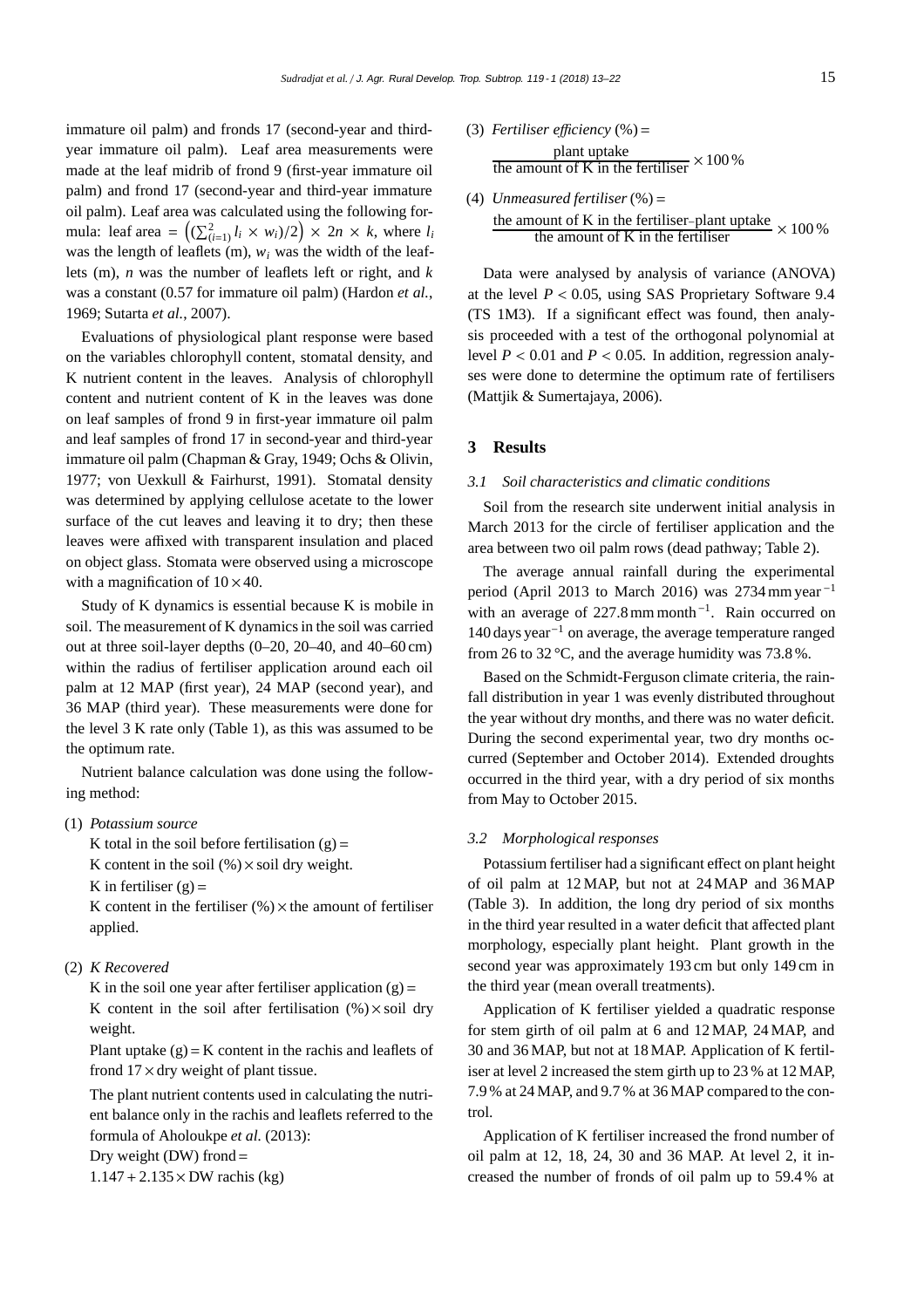| Soil characteristics                                                                                        | Value <sup><math>\dagger</math></sup> | Criteria <sup>*</sup> | Value <sup>#</sup> | Criteria <sup>*</sup> |  |
|-------------------------------------------------------------------------------------------------------------|---------------------------------------|-----------------------|--------------------|-----------------------|--|
| Texture                                                                                                     |                                       |                       |                    |                       |  |
| Sand $(\%)$                                                                                                 | 17.34                                 |                       | 18.63              |                       |  |
| Dust $(\%)$                                                                                                 | 28.67                                 |                       | 22.75              |                       |  |
| Clay $(\% )$                                                                                                | 53.99                                 |                       | 58.63              |                       |  |
| $pH_{H2}$                                                                                                   | 4.55                                  | Acid                  | 4.55               | Acid                  |  |
| $pH_{\text{KCl}}$                                                                                           | 3.85                                  |                       | 3.85               |                       |  |
| C-organic $(\%)$                                                                                            | 2.15                                  | Moderate              | 2.19               | Moderate              |  |
| N-total                                                                                                     | 0.19                                  | Low                   | 0.20               | Low                   |  |
| P-available (ppm)                                                                                           | 10.15                                 | Low                   | 11.15              | Low                   |  |
| P-total (ppm)                                                                                               | 88.30                                 | Very low              | 92.75              | Very low              |  |
| Cation exchange value                                                                                       |                                       |                       |                    |                       |  |
| Ca (meq/100 g)                                                                                              | 4.14                                  | Low                   | 3.68               | Low                   |  |
| $Mg$ (meq/100 g)                                                                                            | 1.86                                  | Moderate              | 1.56               | Moderate              |  |
| K (meq/100 g)                                                                                               | 0.38                                  | Moderate              | 0.32               | Moderate              |  |
| Na (meq/100 g)                                                                                              | 0.28                                  | Low                   | 0.24               | Low                   |  |
| $CEC$ (meq/100 g)                                                                                           | 34.38                                 | High                  | 34.18              | High                  |  |
| Alkali saturation (%)                                                                                       | 19.39                                 | Very low              | 16.81              | Very low              |  |
| Acidity                                                                                                     |                                       |                       |                    |                       |  |
| Al $(meq/100 g)$                                                                                            | 10.84                                 |                       | 10.65              |                       |  |
| H (meq/100 g)                                                                                               | 2.34                                  |                       | 3.03               |                       |  |
| $\dot{\tau}$ : analysis sample on oil palm circle. $\dot{\tau}$ : analysis sample on oil palm dead pathway. |                                       |                       |                    |                       |  |

**Table 2:** *Analysis of physical and chemical soil properties before the start of the experiment.*

†: analysis sample on oil palm circle.‡: analysis sample on oil palm dead pathway.

\*: based on general criteria of soil chemical properties (Balittanah, 2005).

12 MAP, 30.0 % at 24 MAP, and 40.0 % at 36 MAP as compared to the control.

Potassium fertiliser application affected quadratically the leaf area in the second-year immature oil palm (18 and 24 MAP) and the third-year immature oil palm (30 and 36 MAP), but it had no effect in the first year. Potassium fertiliser application at level 3 increased the leaf area of oil palm up to 25.8 % at 24 MAP and 11.1 % at 36 MAP compared to the control.

#### *3.3 Physiological response*

Potassium fertiliser application linearly affected the chlorophyll content at 6 and 12 MAP, but it did not affect the chlorophyll content in the second-year and third-year immature oil palm (Table 4). Potassium fertiliser at the level 3 rate was associated with an increase in the chlorophyll content of 9.3 % compared to controls at 12 MAP. Potassium fertiliser application quadratically affected the stomatal density at 12 and 24 MAP, but linearly affected it at 36 MAP. Potassium fertiliser at the level 3 rate increased the stomatal density of leaves by 7.4 % compared to controls at 12 MAP, while the

rate level 2 increased the density of leaf stomata by 15.2 % compared to controls at 24 MAP.

Potassium fertiliser application linearly affected the nutrient content of K in the leaves at 6, 12, and 18 MAP, but not at 24 and 36 MAP. This result suggests that the K nutrient at 6, 12, and 18 MAP was absorbed and was needed by the plants for growth, although it is possible that the K was not yet optimally absorbed. The K nutrient content in the leaf tissue was suspected to be below the critical nutrient levels.

#### *3.4 Potassium nutrient content in the soil*

Measurement of K nutrient content in the soil in the first year (Fig. 1a) was performed at 12 MAP, in the second year (Fig. 1b) at 24 MAP, and in the third year at 36 MAP (Fig. 1c). Figure 1 shows that K nutrient content in the soil for oil palm at 12, 24, and 36 MAP decreased with increasing soil depth. The movement of the K nutrient accumulated at a depth of 0–20 cm, while the content was the lowest at a depth of 40–60 cm. This finding suggests that some of the K from fertilisers did not reach deeper soil layers. Potassium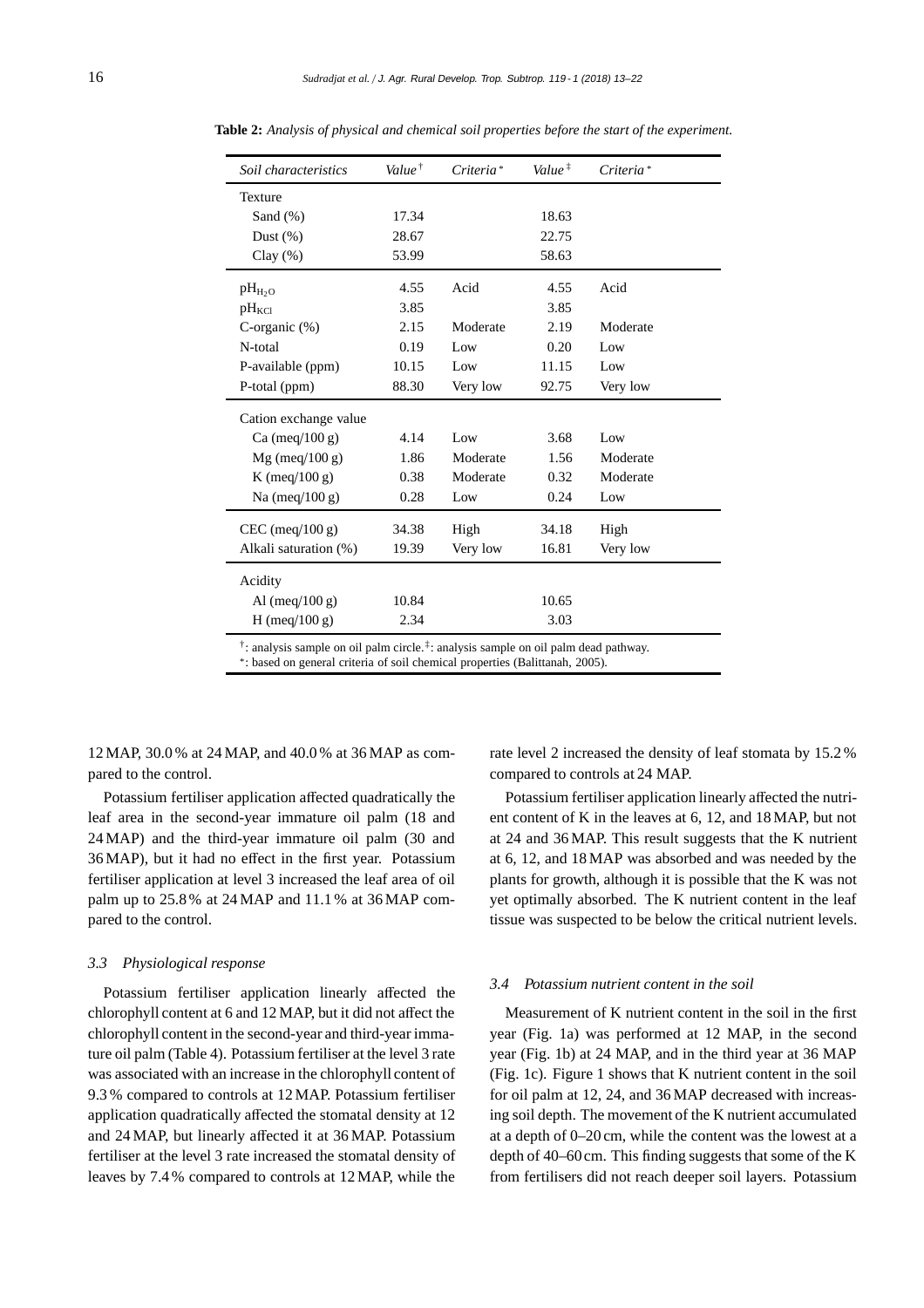| Rate level of $K$                                                                                                                                                                                                                                     | Plant height (cm) |          |          |                   |          |          |          |
|-------------------------------------------------------------------------------------------------------------------------------------------------------------------------------------------------------------------------------------------------------|-------------------|----------|----------|-------------------|----------|----------|----------|
|                                                                                                                                                                                                                                                       | $0$ MAP           | 6 MAP    | 12 MAP   | 18 MAP            | 24 MAP   | 30 MAP   | 36 MAP   |
| Level 0 (control)                                                                                                                                                                                                                                     | 158.7             | 240.3    | 292.0    | 431.4             | 496.4    | 533.6    | 623.4    |
| Level 1                                                                                                                                                                                                                                               | 162.5             | 246.7    | 310.2    | 431.7             | 500.0    | 556.4    | 652.1    |
| Level 2                                                                                                                                                                                                                                               | 165.8             | 248.1    | 308.8    | 431.5             | 497.5    | 561.5    | 667.5    |
| Level 3                                                                                                                                                                                                                                               | 167.7             | 257.9    | 318.0    | 434.4             | 513.8    | 568.2    | 654.2    |
| Level 4                                                                                                                                                                                                                                               | 166.3             | 248.1    | 313.0    | 431.6             | 500.2    | 557.6    | 656.9    |
| Response pattern <sup>¢</sup>                                                                                                                                                                                                                         | ns                | ns       | $Q^*$    | ns                | ns       | ns       | ns       |
|                                                                                                                                                                                                                                                       |                   |          |          | Stem girth (cm)   |          |          |          |
| Level 0 (control)                                                                                                                                                                                                                                     | 25.2              | 44.2     | 79.0     | 134.4             | 167.0    | 222.8    | 239.6    |
| Level 1                                                                                                                                                                                                                                               | 28.9              | 47.7     | 86.4     | 137.2             | 170.0    | 233.7    | 256.3    |
| Level 2                                                                                                                                                                                                                                               | 28.7              | 48.9     | 90.3     | 140.1             | 176.6    | 238.0    | 258.2    |
| Level 3                                                                                                                                                                                                                                               | 29.7              | 51.8     | 97.2     | 140.2             | 180.1    | 240.2    | 262.8    |
| Level 4                                                                                                                                                                                                                                               | 30.5              | 50.2     | 84.1     | 137.1             | 178.7    | 236.3    | 257.5    |
| Response pattern <sup>¢</sup>                                                                                                                                                                                                                         | ns                | $Q^{**}$ | $Q^{**}$ | ns                | $Q^*$    | $Q^*$    | $Q^*$    |
|                                                                                                                                                                                                                                                       | Frond number      |          |          |                   |          |          |          |
| Level 0 (control)                                                                                                                                                                                                                                     | 14                | 24       | 32       | 52                | 70       | 45       | 60       |
| Level 1                                                                                                                                                                                                                                               | 16                | 26       | 42       | 70                | 88       | 65       | 82       |
| Level 2                                                                                                                                                                                                                                               | 16                | 27       | 47       | 66                | 86       | 63       | 80       |
| Level 3                                                                                                                                                                                                                                               | 17                | 29       | 51       | 71                | 91       | 66       | 84       |
| Level 4                                                                                                                                                                                                                                               | 16                | 29       | 48       | 69                | 89       | 63       | 80       |
| Response pattern <sup>¢</sup>                                                                                                                                                                                                                         | ns                | ns       | $Q^{**}$ | $O^{**}$          | $Q^*$    | $Q^{**}$ | $Q^{**}$ |
|                                                                                                                                                                                                                                                       |                   |          |          | Frond length (cm) |          |          |          |
| Level 0 (control)                                                                                                                                                                                                                                     | 118.1             | 147.3    | 200.9    | 301.1             | 374.2    | 384.9    | 439.1    |
| Level 1                                                                                                                                                                                                                                               | 121.3             | 152.1    | 207.3    | 280.4             | 374.4    | 411.9    | 468.0    |
| Level 2                                                                                                                                                                                                                                               | 123.5             | 153.4    | 205.7    | 287.8             | 374.9    | 416.5    | 464.5    |
| Level 3                                                                                                                                                                                                                                               | 123.4             | 154.9    | 215.8    | 306.5             | 377.2    | 420.2    | 470.8    |
| Level 4                                                                                                                                                                                                                                               | 122.9             | 153.5    | 207.2    | 291.9             | 375.4    | 416.6    | 464.9    |
| Response pattern <sup>¢</sup>                                                                                                                                                                                                                         | ns                | ns       | ns       | $Q^{**}$          | ns       | $Q^*$    | $Q^*$    |
|                                                                                                                                                                                                                                                       | Leaf area $(m^2)$ |          |          |                   |          |          |          |
| Level 0 (control)                                                                                                                                                                                                                                     | 0.38              | 1.04     | 1.85     | 2.46              | 2.87     | 3.80     | 4.69     |
| Level 1                                                                                                                                                                                                                                               | 0.39              | 1.17     | 1.93     | 2.38              | 3.49     | 4.12     | 5.42     |
| Level 2                                                                                                                                                                                                                                               | 0.43              | 1.13     | 1.94     | 2.26              | 3.51     | 4.18     | 5.34     |
| Level 3                                                                                                                                                                                                                                               | 0.45              | 1.17     | 2.11     | 2.72              | 3.61     | 4.27     | 5.21     |
| Level 4                                                                                                                                                                                                                                               | 0.43              | 1.26     | 1.93     | 2.48              | 3.56     | 4.08     | 5.26     |
| Response pattern <sup>¢</sup>                                                                                                                                                                                                                         | ns                | ns       | ns       | ${\cal L}^*$      | $Q^{**}$ | $Q^{**}$ | $Q^*$    |
| $\ell$ : based on contrast test. **: significance of treatment effect at level $P < 0.01$ .*: significance of treatment effect at level $P < 0.05$ .<br>$ns$ : not significant. L: linear response. Q: quadratic response. MAP: month after planting. |                   |          |          |                   |          |          |          |

**Table 3:** *The e*ff*ect of K fertiliser application on the morphological responses of immature oil palm aged 1 to 3 years.*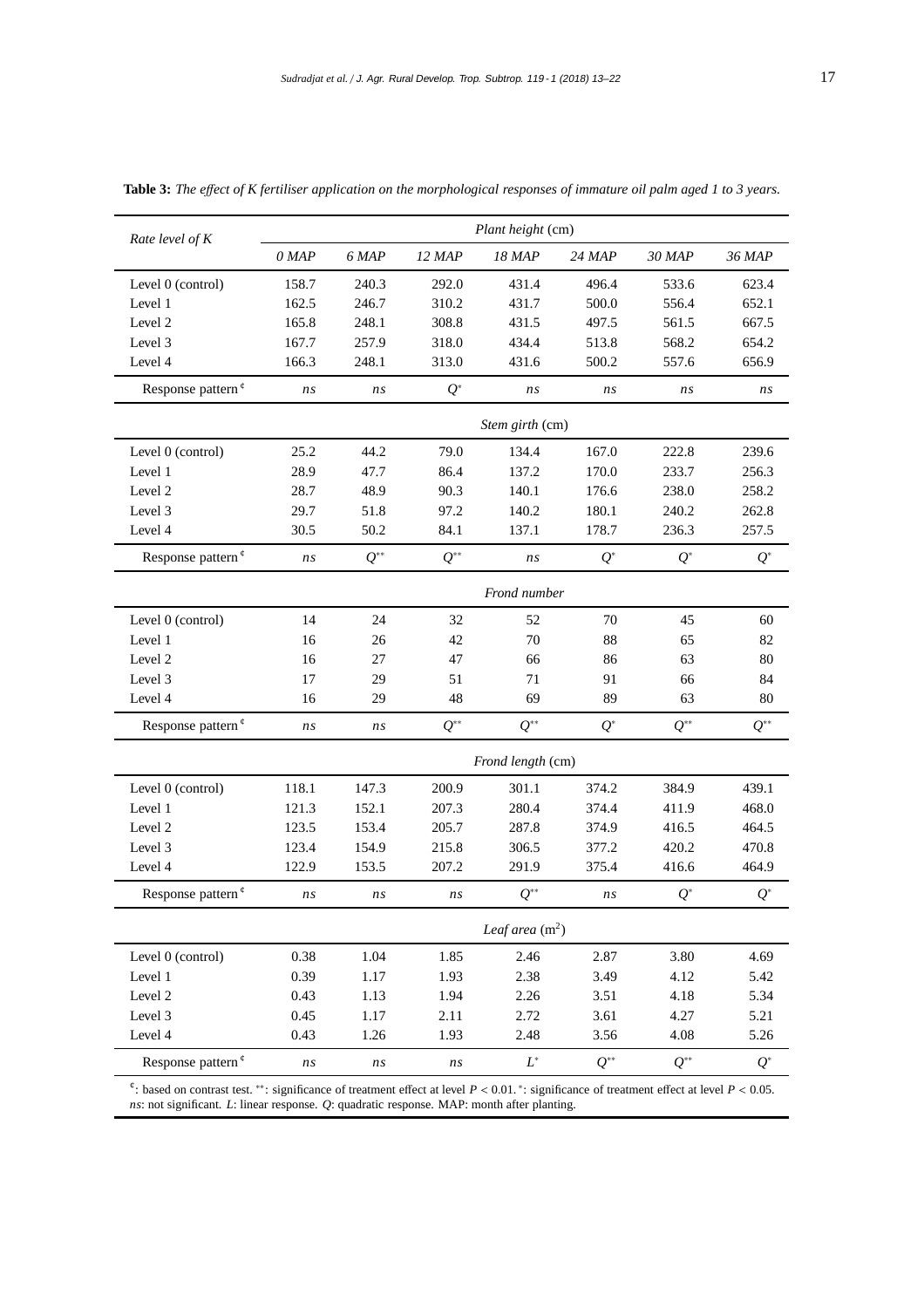| Rate level of K               | Chlorophyll content (mg $cm^{-2}$ ) |          |          |                                           |          |        |  |
|-------------------------------|-------------------------------------|----------|----------|-------------------------------------------|----------|--------|--|
|                               | 6 MAP                               | $12$ MAP | $18$ MAP | $24$ MAP                                  | $30$ MAP | 36 MAP |  |
| Level 0 (control)             | 0.041                               | 0.043    | 0.043    | 0.044                                     | 0.034    | 0.043  |  |
| Level 1                       | 0.043                               | 0.044    | 0.044    | 0.045                                     | 0.036    | 0.044  |  |
| Level 2                       | 0.043                               | 0.044    | 0.043    | 0.047                                     | 0.037    | 0.043  |  |
| Level 3                       | 0.045                               | 0.046    | 0.044    | 0.047                                     | 0.039    | 0.044  |  |
| Level 4                       | 0.046                               | 0.047    | 0.044    | 0.046                                     | 0.036    | 0.043  |  |
| Response pattern <sup>¢</sup> | $L^{**}$                            | $L^{**}$ | ns       | ns                                        | ns       | ns     |  |
|                               |                                     |          |          | <i>Stomatal density</i> (unit $mm^{-1}$ ) |          |        |  |
| Level 0 (control)             | 188.90                              | 210.60   | 217.69   | 245.75                                    |          | 189.6  |  |
| Level 1                       | 207.80                              | 216.70   | 227.04   | 259.35                                    |          | 215.0  |  |
| Level 2                       | 213.40                              | 218.70   | 249.15   | 283.16                                    |          | 226.9  |  |
| Level 3                       | 216.90                              | 226.20   | 250.00   | 279.76                                    |          | 205.0  |  |
| Level 4                       | 211.60                              | 215.40   | 238.95   | 270.41                                    |          | 225.3  |  |
| Response pattern <sup>¢</sup> | ns                                  | $Q^*$    | ns       | $Q^*$                                     |          | $L^*$  |  |
|                               | Leaf nutrient content of $K(\%)$    |          |          |                                           |          |        |  |
| Level 0 (control)             | 0.82                                | 0.85     | 0.96     | 0.65                                      |          | 0.49   |  |
| Level 1                       | 0.97                                | 0.88     | 0.93     | 0.59                                      |          | 0.51   |  |
| Level 2                       | 1.10                                | 1.08     | 1.07     | 0.63                                      |          | 0.60   |  |
| Level 3                       | 0.99                                | 0.91     | 1.08     | 0.67                                      |          | 0.57   |  |
| Level 4                       | 1.06                                | 1.01     | 1.05     | 0.65                                      |          | 0.52   |  |
| Response pattern <sup>¢</sup> | $L^*$                               | $L^*$    | $L^*$    | ns                                        |          | ns     |  |

**Table 4:** *The e*ff*ect of K fertiliser on physiological response on immature oil palm aged 1 to 3 years.*

¢: based on polynomial orthogonal test. ∗∗: significance of treatment effect at level *P* < 0.01.

∗: significance of treatment effect at level *P* < 0.05. *ns*: not significant.

*L*: linear response. *Q*: quadratic response. MAP: months after planting.



**Fig. 1:** *Potassium nutrient content of palm circle at various depths of the soil layers.for first-year (a), second-year (b), and third-year (c).*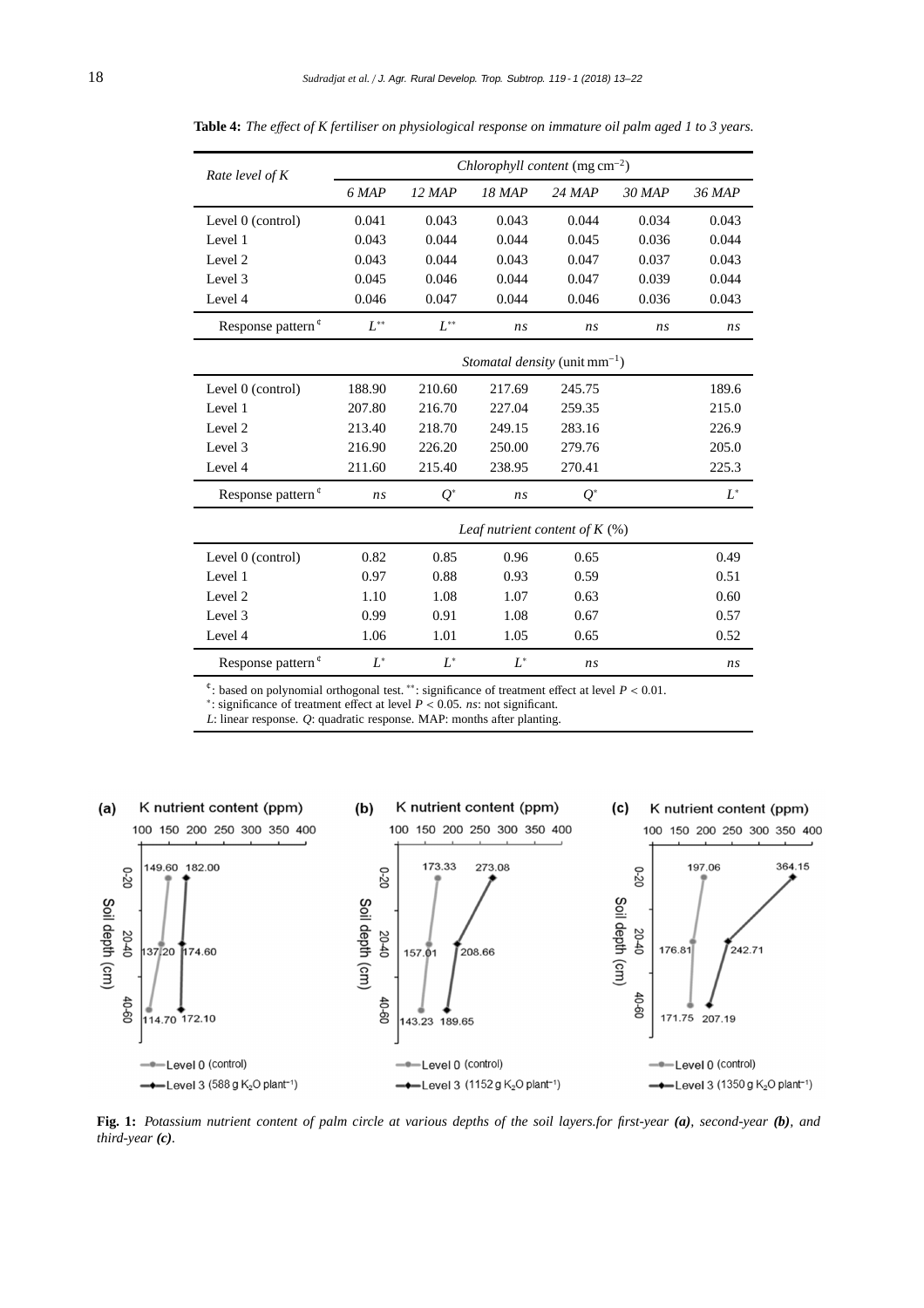availability in the soil is influenced by weathering of minerals, K fixation by clay, leaching, erosion, and plant uptake. When the temperature increases, the movement of K also increases through diffusion (Korb *et al.*, 2002).

# *3.5 Optimization rate of K fertiliser on immature oil palm aged 1, 2, and 3 years*

The effect of fertiliser optimisation was assessed for the variables stem girth and frond number. Siallagan *et al.* (2014) stated that the optimum rate could be obtained by lowering the quadratic curve regression equation on variables of morphology that were significantly affected, while Sudradjat *et al.* (2014a) stated that the optimum rate could be seen from the morphology variable that was the most responsive. The results of optimum rate in the first-year immature oil palm, the second-year immature oil palm, and the third-year immature oil palm were 512, 966, and 1431 g  $K_2O$  ha<sup>-1</sup> year<sup>-1</sup>, respectively (Table 5).

#### *3.6 Potassium nutrient balance*

Nutrient balance of K in this experiment was investigated to determine the optimum rate range. Fertiliser efficiency, which shows that nutrients derived from fertilisers can be absorbed by plants, was 26 to 27 % in this research (Table 6), while the fertiliser efficiency of previous research (Busyra, 2010) was 17 to 39 %. Unmeasured fertiliser in the current study reached 73 %. This fertiliser may have been in other plant tissues (fruits, seeds, roots) or partially lost because of leaching and adsorption to soil (clay type 1 : 2) (Havlin *et al.*, 2005).

| Variable                                 | Age of plants (MAP <sup>†</sup> ) | Regression function                         | $R^2$ | Optimum rate<br>$(g K2O plant-1 year-1)$ |
|------------------------------------------|-----------------------------------|---------------------------------------------|-------|------------------------------------------|
|                                          | 6                                 | $y = -0.00002x^2 + 0.020x + 44.13$          | 0.95  | 500                                      |
| Stem girth                               | 12                                | $y = -0.00007x^2 + 0.065x + 77.80$          | 0.77  | 464                                      |
|                                          | 10                                | $y = -0.00001x^2 + 0.0118x + 22.116$        | 0.99  | 590                                      |
| Fronds number                            | 12                                | $y = -0.00003x^{2} + 0.0297x + 28.625$      | 0.96  | 495                                      |
|                                          |                                   | Average on the first-year immature oil palm |       | $512 \pm 54$                             |
|                                          | 20                                | $y = -0.00001x^2 + 0.0221x + 146.72$        | 0.91  | 1105                                     |
| Stem girth                               | 24                                | $y = -0.000006x^2 + 0.0173x + 166.09$       | 0.94  | 1442                                     |
|                                          | 14                                | $y = -0.00002x^2 + 0.0347x + 41.891$        | 0.83  | 868                                      |
|                                          | 16                                | $y = -0.00002x^2 + 0.0355x + 47.598$        | 0.81  | 888                                      |
| Fronds number                            | 18                                | $y = -0.00002x^2 + 0.034x + 53.598$         | 0.81  | 850                                      |
|                                          | 20                                | $y = -0.00002x^2 + 0.0331x + 58.264$        | 0.84  | 828                                      |
|                                          | 22                                | $y = -0.00002x^2 + 0.0344x + 64.154$        | 0.84  | 860                                      |
|                                          | 24                                | $y = -0.00002x^2 + 0.0354x + 72.176$        | 0.82  | 885                                      |
|                                          |                                   | Average on second-year immature oil palm    |       | $966 \pm 211$                            |
|                                          | 26                                | $y = -0.000009x^2 + 0.0234x + 215.18$       | 0.94  | 1300                                     |
|                                          | 28                                | $y = -0.00001x^2 + 0.0254x + 219.63$        | 0.97  | 1270                                     |
| Stem girth                               | 30                                | $y = -0.00001x^{2} + 0.0277x + 222.93$      | 0.99  | 1385                                     |
|                                          | 36                                | $y = -0.00001x^{2} + 0.0357x + 240.49$      | 0.95  | 1785                                     |
|                                          | 26                                | $y = -0.00001x^2 + 0.0323x + 41.054$        | 0.83  | 1615                                     |
|                                          | 28                                | $y = -0.00001x^{2} + 0.0338x + 44.932$      | 0.85  | 1690                                     |
| Fronds number                            | 30                                | $y = -0.00001x^2 + 0.0339x + 47.224$        | 0.85  | 1695                                     |
|                                          | 32                                | $y = -0.00001x^{2} + 0.0342x + 50.761$      | 0.84  | 1710                                     |
|                                          | 34                                | $y = -0.00002x^2 + 0.037x + 56.805$         | 0.85  | 925                                      |
|                                          | 36                                | $y = -0.00002x^2 + 0.0375x + 62.542$        | 0.85  | 938                                      |
|                                          |                                   | Average on third-year immature oil palm     |       | $1431 \pm 319$                           |
| <sup>†</sup> MAP: months after planting. |                                   |                                             |       |                                          |

**Table 5:** *Optimum rate of K fertiliser based on regression function on immature oil palm.*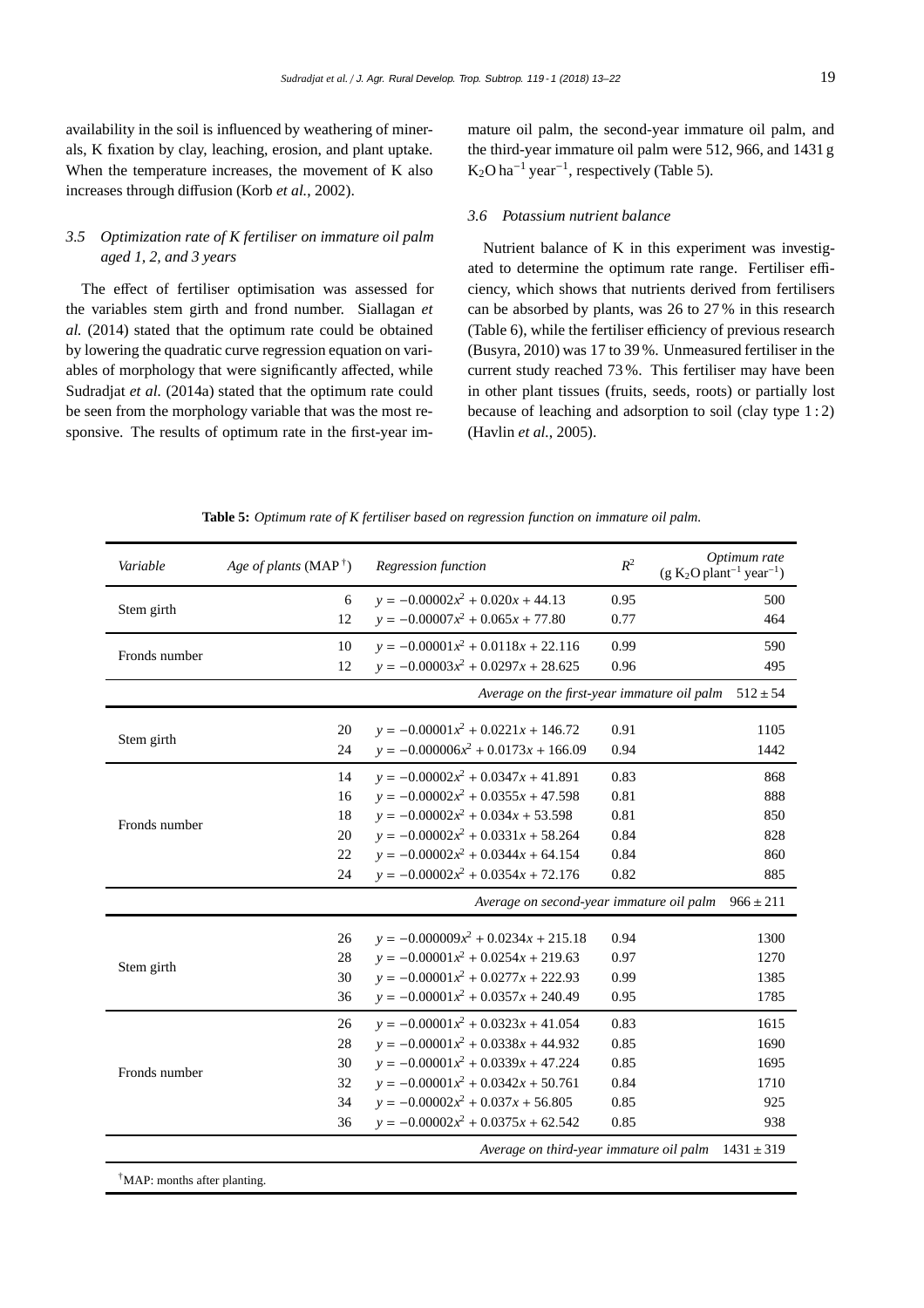**Table 6:** *Nutrient balance of potassium in immature oil palm aged 1 to 3 years.*

| Analysis                       | per plant |                                   |        |  |  |
|--------------------------------|-----------|-----------------------------------|--------|--|--|
|                                |           | First-year Second-year Third-year |        |  |  |
| Potassium source               |           |                                   |        |  |  |
| Soil prior to fertiliser $(g)$ | 147.7     | 672.1                             | 1194.8 |  |  |
| Fertiliser $(g)$               | 488.0     | 955.9                             | 1120.2 |  |  |
| Recovered nutrient             |           |                                   |        |  |  |
| Soil after fertiliser $(g)$    | 224.5     | 545.7                             | 1991.2 |  |  |
| Plant uptake $(g)$             | 132.4     | 259.9                             | 285.5  |  |  |
| Fertiliser efficiency (%)      | 27.0      | 27.2                              | 26.2   |  |  |
| Unmeasured fertiliser (%)      | 73.0      | 72.8                              | 73.8   |  |  |

#### **4 Discussion**

For 3-year-old oil palm, K has a significant effect on the morphological variables stem girth, frond number, frond length, and leaf area, but it has no effect on plant height (Table 3). The stem girth is closely correlated with production (Corley & Tinker, 2003, 2016) likely because it is very closely related to the stem function of oil palm. The stem contains carrier systems for water, plant nutrients, and the results of photosynthesis, and it is also the largest site of food storage in plants (Corley & Tinker, 2003). Muhdi *et al.* (2015) explained that the oil palm stem has the highest proportion of biomass compared with other organs, such as the midrib and leaves. The oil palm stem is also suspected to be an active sink, which would explain the increase in stem girth in response to K fertiliser (Goh & Hardter, 2003). One of the roles of K is to support transfer of the results of photosynthesis to the tissues that need these, and sufficient K content in plant tissues assists in this transfer process within stems.

Morphological variables such as girth stem, frond number, frond length, and leaf area were strongly affected by water shortage (Table 3). Water deficit occurred during the period 26–31MAP, with an average rainfall of only 19 mm month−<sup>1</sup> (against 325 mm per month during the rest of the experimental period). Sudradjat *et al.* (2014b) explained that a long dry period can affect the amount of oil palm fronds as the uptake of nutrients is blocked. In the current study, young fronds did not unfold (leaf spear) during the water deficit period (30 MAP), but the number of fronds significantly increased at 36 MAP when rainfall was adequate. Young midribs (leaf spears) were inhibited and growth was restrained during drought stress, but the midribs began to reopen when rainfall returned to normal.

The rate of growth of oil palm is related to water availability, especially rainfall during periods of growth. Taiz & Zeiger (1998) explained that drought reduces growth and photosynthesis. The process of growth of oil palm needs nutrients that are absorbed by the soil, such as K which plays a role in cell osmotic regulation and regulation of enzymes. Water deficit conditions decrease the effectiveness of mineral nutrient uptake and translocation of photosynthate into plant tissue and cause plants to exhibit stunted growth (Darmosarkoro *et al.*, 2001).

Application of K fertiliser had no effect on the frond length at 12 and 24 MAP, but had a significant effect on the frond length at 36 MAP. Greater frond length could increase the leaf area index, which could in turn potentially increase yield components such as fruit weight (Prayitno *et al.*, 2008). Table 3 shows that K has a linear effect at 18 MAP and a quadratic effect at 24, 30, and 36 MAP on the leaf area of oil palm. Leaf area increases with increasing age of oil palm, and the ability of photosynthesis is related to leaf area (Cha-um *et al.*, 2013). Arsyad *et al.* (2012) explained that improving nutrient uptake requires a sufficient quantity of groundwater as well as optimum leaf surface area. The more photosynthate produced, the higher the effectiveness of photosynthesis.

Potassium is directly involved in several physiological processes (Table 4), and it plays important roles in the biochemical and physiological processes that are vital to plant growth (Cakmak & Kirkby, 2008). The chlorophyll content in first-year immature oil palm seemed to increase along with the amount of K fertiliser applied. High chlorophyll content indicates that photosynthesis is efficient and the plants have energy for growth (Suharno *et al.*, 2007). In this study, K only affected leaf chlorophyll content in firstyear immature oil palm. Leaf chlorophyll content in secondyear and third-year immature oil palm was assumed to have reached the maximum.

This study showed that stomatal density had an inconsistent response to application of K fertiliser from first-year to third-year immature oil palm. Table 4 shows that K affected the stomatal density at 12 to 36 MAP, with the exception of 18 MAP. The inconsistent stomatal density response might be closely related to K mobility in plant tissue. Potassium is involved in maintaining the osmotic potential of plants, including setting the opening and closing of stomata, which allow the  $CO<sub>2</sub>$  needed for photosynthesis to enter plants (Corley & Tinker, 2003). Stomata have several characteristics that control the rate of photosynthesis, such as density, size, and conductance. Stomatal density can increase the activity of the gas exchange through the stomata, which can increase photosynthesis, transpiration, and respiration in the leaves (Khazaei *et al.*, 2010).

Potassium content in leaf tissue at 24 and 36 MAP was lower compared to previous time points. This decrease was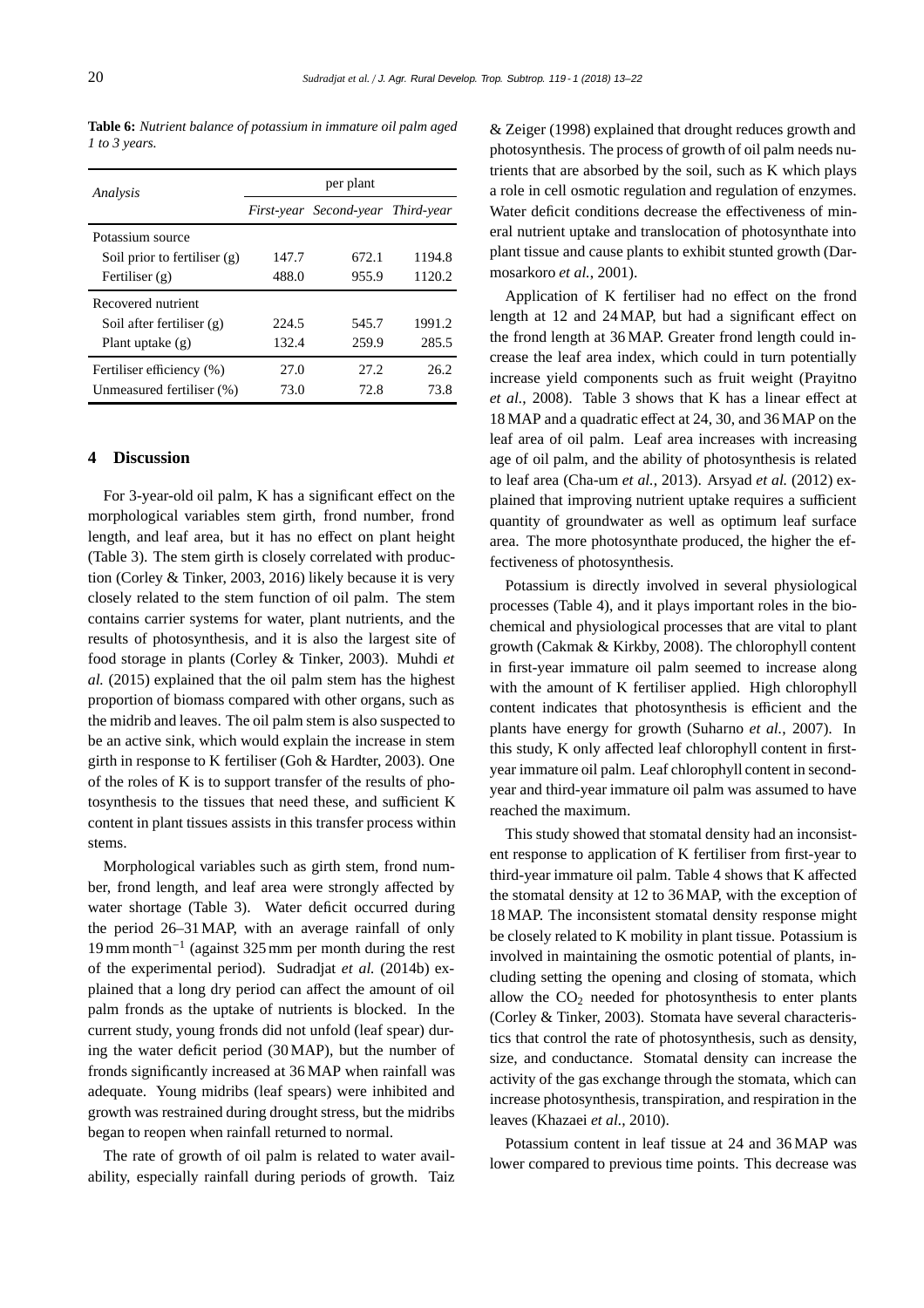presumably because of the phase change from vegetative to generative plants at 24 and 36 MAP, which resulted in nutrients being transferred to the seeds and fruit that were forming (Schwab *et al.*, 2007). The critical nutrient potassium level of leaf frond 9 is 1.25 % (Ochs & Olivin, 1977) and that of the leaf midrib frond 17 is 1 % in young oil palm less than 6 years after transplanting (Ochs & Olivin, 1977; von Uexkull & Fairhurst, 1991; IFIA, 1992). Table 4 indicates that the leaf K content (average over five treatments) at 12, 24, and 36MAP was 0.95, 0.64, and 0.54 %, respectively. Therefore, the value of leaf K content was 24 % (the first-year), 36 % (the second-year), and 46 % (the third-year) lower as compared to this critical level.

# **5 Conclusion**

Potassium consistently increases morphological variables such as girth stem, frond number, frond length, and leaf area at the age of one to three years of oil palm. Based on the response of morphological variables on potassium fertilisation we obtained the quadratic equation to determine the optimum rate according to the age of the plant. This study has determined the optimum rate for one, two and three years old of oil palm planted on Ultisol soils, i.e. 512, 966 and 1430 g K<sub>2</sub>O plant<sup>-1</sup> year<sup>-1</sup>. Potassium is needed in large quantity by oil palm for vegetative growth during immature period (0 to 36 months). The optimum rate of K fertiliser obtained from this research can be recommended to accelerate the productive period and to increase the overall productivity of oil palms cultivated in Indonesia.

#### *Acknowledgements*

This research was supported by PT Cargill Indonesia and the Department of Agronomy and Horticulture of Bogor Agricultural University.

# **References**

- Aholoukpe, H., Dubos, B., Flori, A., Deleporte, P., Amadji, G., Chotte, J. L. & Blavet, D. (2013). Estimating aboveground biomass of oil palm: Allometric equations for estimating frond biomass. *Forest Ecology Management*, 292, 122–129.
- Arsyad, A. R., Junedi, H. & Farni, Y. (2012). Pemupukan kelapa sawit berdasarkan potensi produksi untuk meningkatkan hasil TBS pada lahan marginal Kumpeh. *Jurnal Penelitian Universitas Jambi Seri Sains*, 14 (1), 29–36.
- Balittanah (2005). Analisis Kimia Tanah, Tanaman, Air, dan Pupuk. Balai Penelitian Tanah, Badan Penelitian dan Pengembangan Pertanian, Departemen Pertanian, Jakarta.
- Busyra, B. S. (2010). Phosphorus requirement referred to phosphate status of rice field in Jambi Province. *Jurnal Agronomi Indonesia*, 8 (1), 60–74.
- Cakmak, J. & Kirkby, E. A. (2008). Role of magnesium in carbon partitioning and alleviating photo oxidative damage. *Physiology Plant*, 133 (4), 692–704.
- Cha-um, S., Yamada, N., Takabe, T. & Kirdmanee, C. (2013). Physiological features and growth characters of oil palm (*Elaeis guineensis* Jacq.) in response to reduced water-deficit and rewatering. *Australian Journal of Crop Sciences*, 7 (3), 432–439.
- Chapman, G. W. & Gray, H. M. (1949). Leaf analysis and the nutrition of the oil palm (*Elaeis guineensis*Jacq.). *Annals of Botany*, 13 (52), 415–433.
- Corley, R. H. & Tinker, P. B. (2003). *The Oil Palm*. (4th ed.). Blackwell Science Ltd, Oxford.
- Corley, R. H. V. & Tinker, P. B. (2016). *The Oil Palm*. (5th ed.). Blackwell Science Ltd, Oxford.
- Darmosarkoro, W., Harahap, I. Y. & Syamsuddin, E. (2001). Pengaruh kekeringan pada tanaman kelapa sawit dan upaya penanggulangannya. *Warta Pusat Penelitian Kelapa Sawit*, 9 (3), 83–96.
- Ditjenbun (2015). Statistik Perkebunan Indonesia Komoditas Kelapa Sawit 2014–2016. Direktorat Jenderal Perkebunan, Jakarta.
- Goh, K. J. & Hardter, R. (2003). General oil palm nutrition. *In:* Fairhurst, T. H. & Hardter, R. (eds.), *Oil Palm-Management for Large and Sustainable Yield*. pp. 191– 230, Potash and Phosphate Institute of Canada, Norcross.
- Hardon, J. J., Williams, C. N. & Watson, I. (1969). Leaf area and yield in the oil palm in Malaya. *Experimental Agriculture*, 5, 25–32.
- Harris, A. & Nazari, Y. A. (2011). Kajian status hara tanah dan jaringan tanaman kelapa sawit di kebun kelapa sawit Tungkap. *Agroscientiae*, 18 (3), 122–128.
- Havlin, J. L., Beaton, J. D., Tisdale, S. L. & Nelson, W. L. (2005). *Soil Fertility and Fertilizer*. Pearson Prentice Hall, Upper Saddle River, New Jersey.
- IFIA (1992). Agricultural Research Station. International Fertilizer Industry Association, Limburgerhof, Germany.
- Khazaei, H., Monneveux, P., Hongbo, S. & Mohammady, S. (2010). Variation for stomatal characteristics and water use efficiency among diploid, tetraploid and hexaploid Iranian wheat landraces. *Genetic Resources and Crop Evolution*, 57, 307–314.